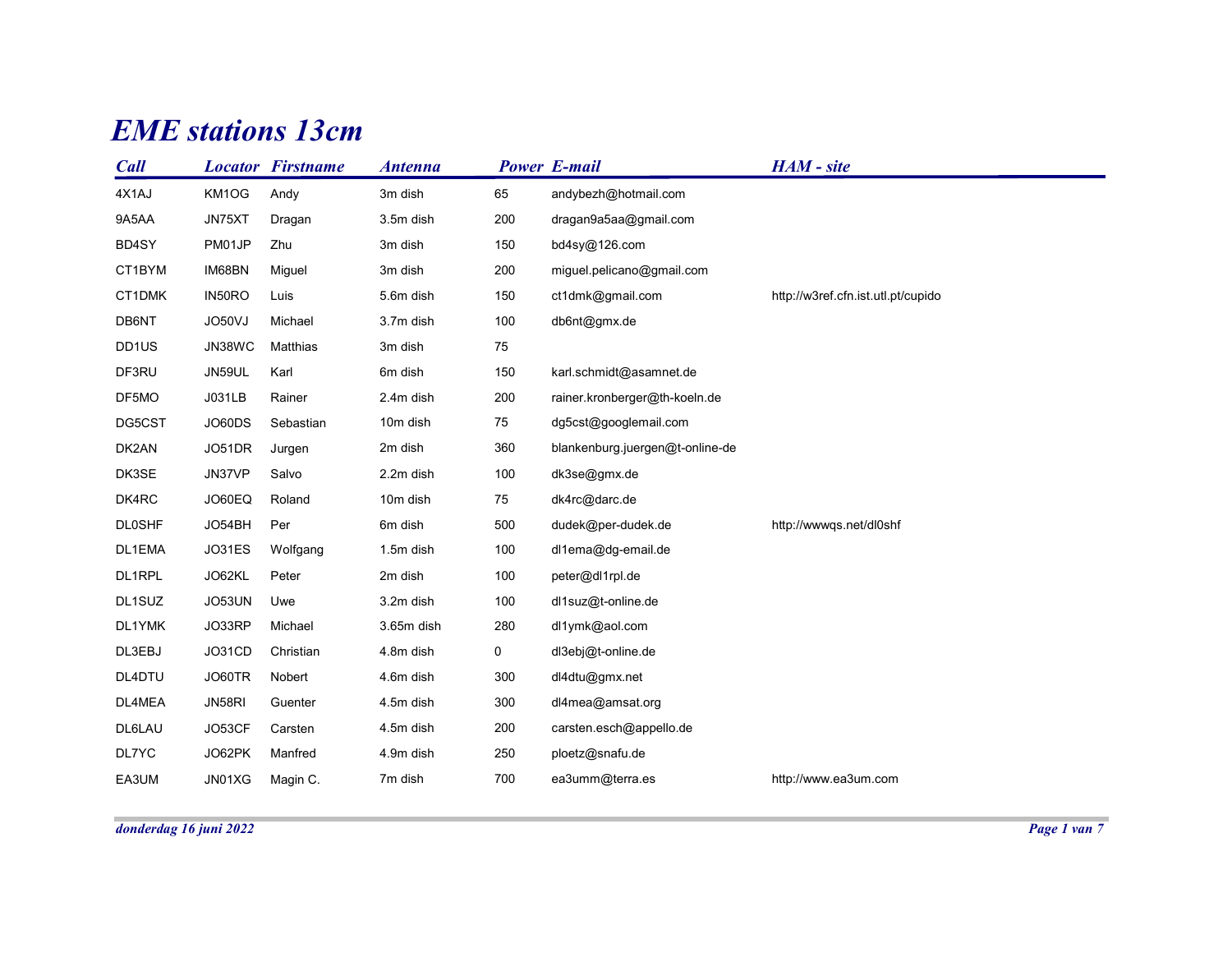| IL80OH |                                                                                                  | 3m / 4.5m Dish                                                                                                                                | 80                                                                                                                                            |                                                                     |                                                                                                                                                                                                                                |                                                                                                                                 |
|--------|--------------------------------------------------------------------------------------------------|-----------------------------------------------------------------------------------------------------------------------------------------------|-----------------------------------------------------------------------------------------------------------------------------------------------|---------------------------------------------------------------------|--------------------------------------------------------------------------------------------------------------------------------------------------------------------------------------------------------------------------------|---------------------------------------------------------------------------------------------------------------------------------|
| KO38HJ | Viljo                                                                                            | 4.5m dish                                                                                                                                     | 500                                                                                                                                           | viljo@comnet.se                                                     |                                                                                                                                                                                                                                |                                                                                                                                 |
| KO33RU | Sergej                                                                                           | 1.8m dish                                                                                                                                     | 150                                                                                                                                           | ew1aa@yandex.ru                                                     |                                                                                                                                                                                                                                |                                                                                                                                 |
| JN19DA | Andre                                                                                            | 3.5m dish                                                                                                                                     | 270                                                                                                                                           | andre.esnault@infodip.com                                           |                                                                                                                                                                                                                                |                                                                                                                                 |
| JN18AT | Jean                                                                                             | 3m dish                                                                                                                                       | 140                                                                                                                                           | jeanf1rj@gmail.com                                                  |                                                                                                                                                                                                                                |                                                                                                                                 |
| IN93GJ | Guy                                                                                              | 3.7m dish                                                                                                                                     | 350                                                                                                                                           | f2ct@wanadoo.fr                                                     |                                                                                                                                                                                                                                |                                                                                                                                 |
| JN18EQ | Herve                                                                                            | 2.6m dish                                                                                                                                     | 0                                                                                                                                             | f5hry@wanadoo.fr                                                    |                                                                                                                                                                                                                                |                                                                                                                                 |
| JN26WE |                                                                                                  | 3.7m dish                                                                                                                                     | 170                                                                                                                                           | f5jwf@wanadoo.fr                                                    | http://f5jwf.free.fr                                                                                                                                                                                                           |                                                                                                                                 |
| JN12KQ |                                                                                                  | 0.9m dish                                                                                                                                     | 40                                                                                                                                            | f6htl@aol.com                                                       |                                                                                                                                                                                                                                |                                                                                                                                 |
| IO93FK | Gordon                                                                                           | 2.4m dish                                                                                                                                     | 125                                                                                                                                           | gordonfiander@hotmail.com                                           |                                                                                                                                                                                                                                |                                                                                                                                 |
| JO02QF | Simon J.W.                                                                                       | 4.2m dish                                                                                                                                     | 200                                                                                                                                           | g3lqr@aol.com                                                       |                                                                                                                                                                                                                                |                                                                                                                                 |
| IO91GG | Peter K.                                                                                         | 6m dish                                                                                                                                       | 250                                                                                                                                           | g3ltf@btinternet.com                                                |                                                                                                                                                                                                                                |                                                                                                                                 |
| IO93RM | Howard                                                                                           | 5.4m dish                                                                                                                                     | 150                                                                                                                                           | howard@g4cch.com                                                    |                                                                                                                                                                                                                                |                                                                                                                                 |
| JO02PA | Sam                                                                                              | 2.3m dish                                                                                                                                     | 250                                                                                                                                           | jewell@btinternet.com                                               | http://www.btinternet.com/~jewell                                                                                                                                                                                              |                                                                                                                                 |
| IO91EC | Neil                                                                                             | 3.0m dish                                                                                                                                     | 250                                                                                                                                           | g4ldr@btinternet.com                                                |                                                                                                                                                                                                                                |                                                                                                                                 |
| IO91ON | Dave                                                                                             | 4.6m dish                                                                                                                                     | 250                                                                                                                                           | g4rgk@binternet.com                                                 |                                                                                                                                                                                                                                |                                                                                                                                 |
|        |                                                                                                  |                                                                                                                                               | 150                                                                                                                                           |                                                                     |                                                                                                                                                                                                                                |                                                                                                                                 |
|        |                                                                                                  |                                                                                                                                               |                                                                                                                                               |                                                                     |                                                                                                                                                                                                                                |                                                                                                                                 |
|        |                                                                                                  |                                                                                                                                               |                                                                                                                                               |                                                                     |                                                                                                                                                                                                                                |                                                                                                                                 |
|        |                                                                                                  |                                                                                                                                               |                                                                                                                                               |                                                                     |                                                                                                                                                                                                                                |                                                                                                                                 |
|        |                                                                                                  |                                                                                                                                               |                                                                                                                                               |                                                                     |                                                                                                                                                                                                                                |                                                                                                                                 |
|        |                                                                                                  |                                                                                                                                               |                                                                                                                                               |                                                                     |                                                                                                                                                                                                                                |                                                                                                                                 |
|        |                                                                                                  |                                                                                                                                               |                                                                                                                                               |                                                                     |                                                                                                                                                                                                                                |                                                                                                                                 |
|        |                                                                                                  |                                                                                                                                               |                                                                                                                                               |                                                                     |                                                                                                                                                                                                                                |                                                                                                                                 |
|        |                                                                                                  |                                                                                                                                               |                                                                                                                                               |                                                                     |                                                                                                                                                                                                                                |                                                                                                                                 |
|        | JN11CK<br>IO85AR<br>IO71XR<br>JN45LV<br>JN47CG<br>JN45LV<br>JN72BL<br>JN63SO<br>JN55AD<br>JN65BN | <b>Locator Firstname</b><br>Benjamin<br>Philippe<br>Mark<br>Stuart<br>Carlo<br>Daniel A.<br>Enrico<br>Amato<br>Gabriele<br>Gianfranco<br>Aldo | <b>Antenna</b><br>1.5m offsetdish<br>2.4m dish<br>6.7m dish<br>8m dish<br>10m dish<br>8m dish<br>4m dish<br>6m dish<br>4.8m dish<br>4.1m dish | 150<br>100<br>200<br>100<br>200<br>150<br>$\mathbf 0$<br>130<br>120 | <b>Power E-mail</b><br>bpaloma@telefonica.net<br>ea8dbm@gmail.com<br>gm4ism@blueyonder.co.uk<br>gw3xyw@thersgb.net<br>dan@hb9q.ch<br>ik2mmb@email.it,dario296@virgilio.it<br>gianfranco.carubelli@alice.it<br>ik3coj@gmail.com | HAM - site<br>http://wwwdc2light.co.uk<br>http://www.hb9q.com<br>http://iw2fzr.no-ip.com/hb9sv.htm<br>http://www.qsl.net/ik3coj |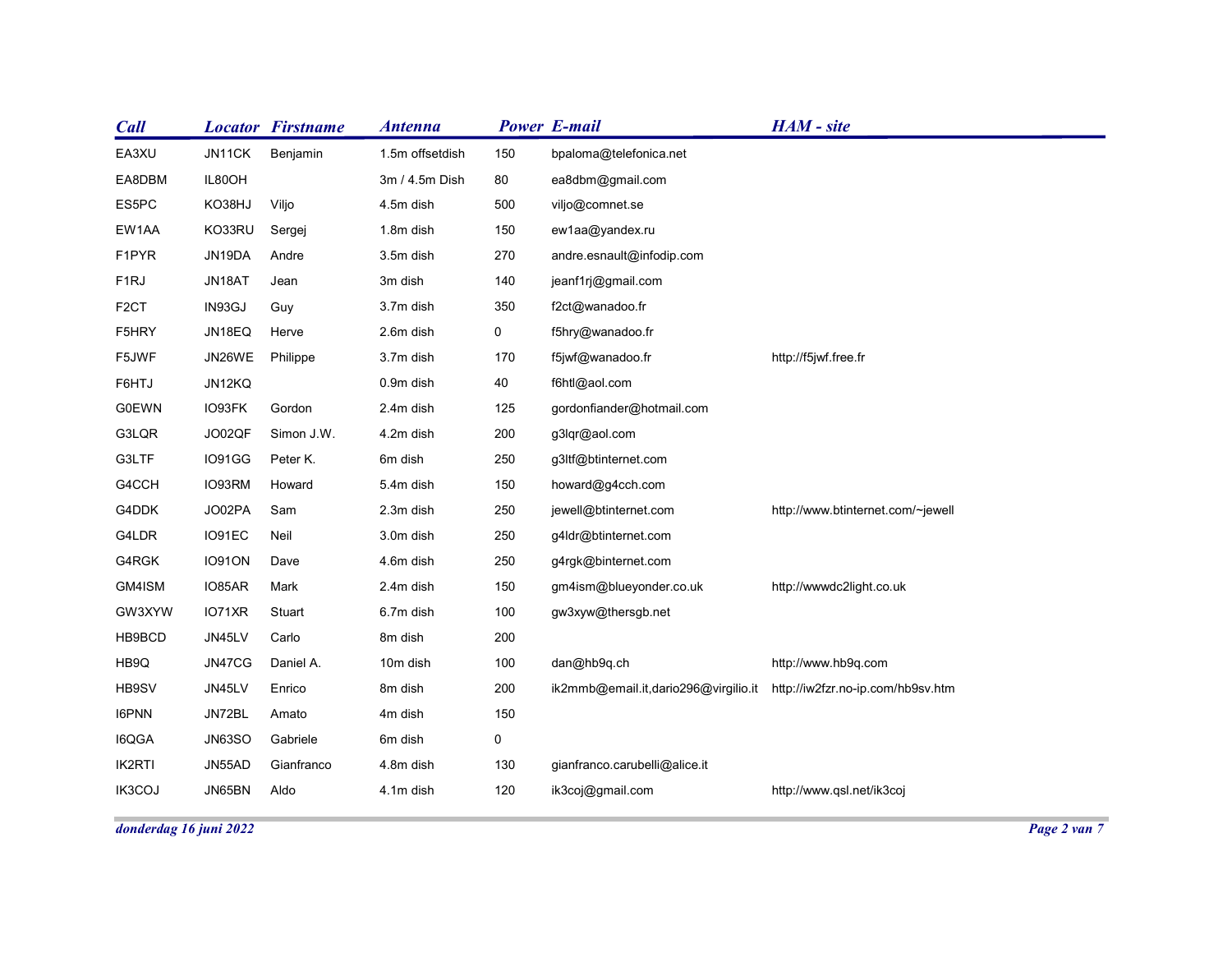| <b>Call</b>   | <b>Locator Firstname</b>      | <b>Antenna</b>       |            | <b>Power E-mail</b>                     | HAM - site                           |  |
|---------------|-------------------------------|----------------------|------------|-----------------------------------------|--------------------------------------|--|
| IK3GHY        | JN65BH<br>Giorgio             | 2m dish              | 130        | ik3ghy@hotmail.it                       |                                      |  |
| IK5QLO        | JN53FU<br>Andrea              | 2.4m dish            | 100        | ik5qlo@gmial.com                        |                                      |  |
| IK6EIW        | JN63RJ<br>Stefano             | 3.7m dish            | 60         | asmag@libero.it                         |                                      |  |
| <b>IK7UXW</b> | JN80XP<br>Paolo               | 2.4m dish            | 200        | pristipino@gmail.com                    |                                      |  |
| IW2FZR        | JN56BE<br>Dario               | 4m dish              | 0          | dario.frz@gmail.com                     |                                      |  |
| IZ2DJP        | JN55FN<br>Adelio              | 3m dish              | 150        | terade@libero.it                        |                                      |  |
| JA6AHB        | PM53CP<br>Toshio              | 3m dish              | 100        | ja6ahb@plala.to                         | http://www15.plala.or.jp/ja6ahb/     |  |
| JA6XED        | PM53FH<br>Hisao               | 5m dish              | 0          | htk3138ja6xed@kumin.ne.jp               |                                      |  |
| JA8ERE        | QN02QX<br>Mikio               | 4.5m dish            | 100        | sgl01011@nifty.com                      |                                      |  |
| JA8IAD        | QN03<br>Michinori             | 4m dish              | 150        | ana11142@nifty.com                      |                                      |  |
| JH3EAO        | PM74KR<br>Takao               | 4.8m dish            | 80         | cxk02500@niftyserve.or.jp               | http://eme.dokidoki.ne.jp            |  |
| JH7OPT        | QM07DI<br>Masa                | 1.2m dish            | $20\,$     | jh7opt@jarl.com                         |                                      |  |
| JJ1NNJ        | QM06GH<br>Kouichi             | 3m dish              | 200        | jj1nnj@extra.ocn.ne.jp                  |                                      |  |
| K2UYH         | FN20QG<br>Allen               | 28ft dish            | 250        | alkatz@tcnj.edu;a.katz@ieee.org         |                                      |  |
| K3WM          | <b>FN00EN</b><br>Wayne        | 4.5m dish            | 60         | k3wm@verizon.net                        |                                      |  |
| K5GW          | EM13UF<br>Gerald              | 6.9m dish            | 150        | texasrf@aol.com<br>drzarkof56@yahoo.com |                                      |  |
| K6JEY<br>K7XQ | DM03WT Doug<br>CM97QI<br>Jeff | 2.3m dish<br>3m dish | 100<br>180 | k7xq@elite.net                          | http://www.elite.ne/~k7xq/k7xq.html  |  |
| K8ZR          | EN91IQ<br>Tony                | 3m dish              | 150        | temanuele@kentdisplays.com              |                                      |  |
| K9KFR         | EN71GG<br>Robert              | 7.5m dish            | 300        | k9kfr@earthlink.net                     |                                      |  |
| KD3UY         | FM19LG<br>Bob                 | 2.7m dish            | 80         | kd3UY@comcast.net                       | http://home.comcast.net/~kd3uy/site/ |  |
| KJ7OG         | DM42MH<br>Stephen             | 2.8m dish            | 125        | eagle@comcast.net                       |                                      |  |
| KL6M          | BP51DC<br>Mike                | 9.2m dish            | 200        | kl6m@qsl.net                            |                                      |  |
| KN0WS         | EN34KW<br>Carl                | 2.4m Dish            | 100        | carlhasbargen@q.com                     |                                      |  |
| KQ4PI         | EL99JL<br>John                | 3m dish              | 100        |                                         |                                      |  |
| LA8LF         | JO59BS<br>Anders              | 4.6m dish            | 100        | anders@la8lf.com                        | http://www.la8lf.com                 |  |
|               |                               |                      |            |                                         |                                      |  |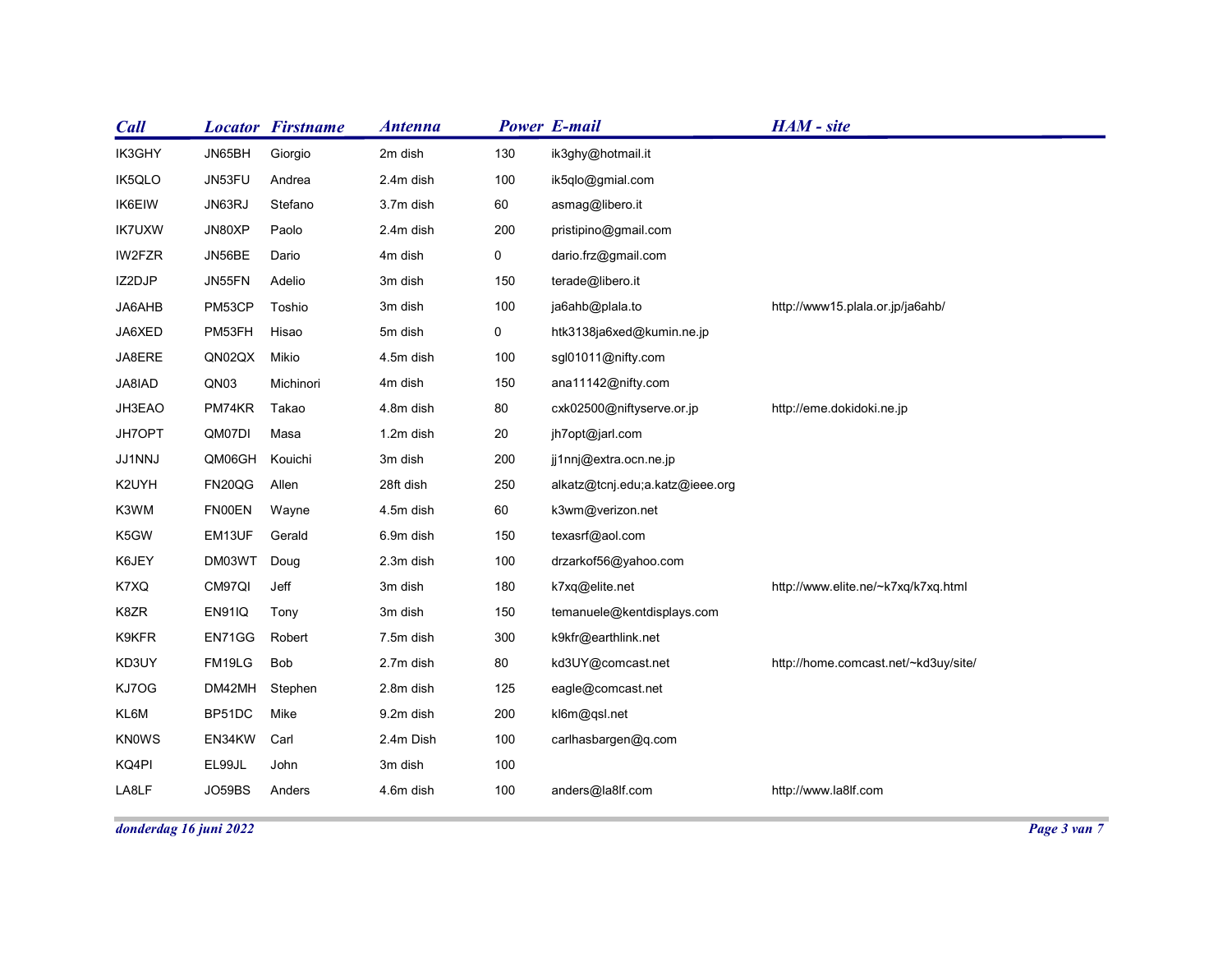| <b>Call</b>            | <b>Locator Firstname</b>            | <b>Antenna</b>         |             | <b>Power E-mail</b>      | HAM - site            |              |
|------------------------|-------------------------------------|------------------------|-------------|--------------------------|-----------------------|--------------|
| LA9NEA                 | JO59DX<br>Viggo M.                  | 3.6m dish              | 100         | la9nea@online.no         |                       |              |
| LX1DB                  | <b>JN29CO</b><br>Willy              | 10m dish               | 150         | wbauer@pt.lu             | http://www.lx1db.com  |              |
| LZ1DX                  | KN22TK<br>Ned                       | 2.4m dish              | 400         | lz1dx@lz1dx.org          |                       |              |
| N4PZ                   | EN52GB<br>Steve                     | 4.9m dish              | 300         | n4pz@live.com            |                       |              |
| N8DJB                  | EN81FJ<br>Craig                     | 3.3m dish              | 75          | n8djb@coastalwave.net    |                       |              |
| NA1V                   | DM43FG<br>Jay                       | 8ft dish               | 200         | whereisjay@gmail.com     |                       |              |
| NA4N                   | <b>FM18</b><br>Greg                 | 3m dish                | 200         | na4n@direcway.com        | http://www.na4n.com   |              |
| OE5VRL                 | JN78DK<br>Rudi                      | 3m dish                | 150         | rudi.wakolbinger@aon.net |                       |              |
| OE9ERC                 | JN47VL<br>Erich                     | 8m dish<br>1.8m dish   | 1000        | erich@oe9erc.com         | http://www.oe9erc.com |              |
| OG6B                   | KP20XW<br>Zaba                      |                        | 160         | hube@operamail.com       |                       |              |
| OH1LRY<br>OH2AXH       | KP11AE<br>Janne<br>Pertti<br>KP20OK | 3.5m dish<br>6.4m dish | 0<br>$50\,$ |                          |                       |              |
| OH2DG                  | KP30CK<br>Eino                      | 8m dish                | 200         | metsamakieino@gmail.com  |                       |              |
| OH3LWP                 | KP11WK Ari                          |                        | $\mathbf 0$ | ariv@ee.tut.fi           |                       |              |
| OK1CA                  | JO70GM Franta                       | 10m dish               | 200         | fr.strihavka@seznam.cz   |                       |              |
| OK1DFC                 | JN79FW<br>Zdenek                    | 2.6m dish              | 250         | ok1dfc@seznam.cz         | http://www.ok1dfc.com |              |
| OK1KIR                 | JN79DW<br>Antonin                   | 6.1m dish              | 300         | vladimir.masek@volny.cz  |                       |              |
| OK1KKD                 | JO70BC<br>Petr                      | 4.7m dish              | 500         | ok1kkd@ok1kkd.cz         |                       |              |
| OK1USW                 | JN69SN<br>Ladislav                  | 1.8m dish              | 100         | ok1usw@gmail.com         |                       |              |
| OK1YK                  | JN79ge<br>Mirek                     | 4.5m dish              | 150         | ok1yk@volny.cz           |                       |              |
| OK2DL                  | JN79WL<br>Marek                     | 6m dish                | 100         | ok2dl@seznam.cz          |                       |              |
| OK2ULQ                 | JN99CN<br>Petr                      | 3.7m dish              | 90          | ok2ulq@sezam.cz          |                       |              |
| OK2UUL                 | JN89ON<br>Leo                       | 2.1m dish              | 100         | lhucin@volny.cz          |                       |              |
| OM0MS                  | KP08WN<br>Stefan                    | 2.6m dish              | 100         | stevo.marincak@pobox.sk  |                       |              |
| <b>OM1TF</b>           | JN88NF<br>Stefan                    | 2.8m dish              | 80          | om1tf@qsl.net            |                       |              |
| ON4AOI                 | JO21BA<br>Guy                       | 4.5m dish              | 200         | on4aoi_pda@skynet.be     |                       |              |
|                        |                                     |                        |             |                          |                       | Page 4 van 7 |
| donderdag 16 juni 2022 |                                     |                        |             |                          |                       |              |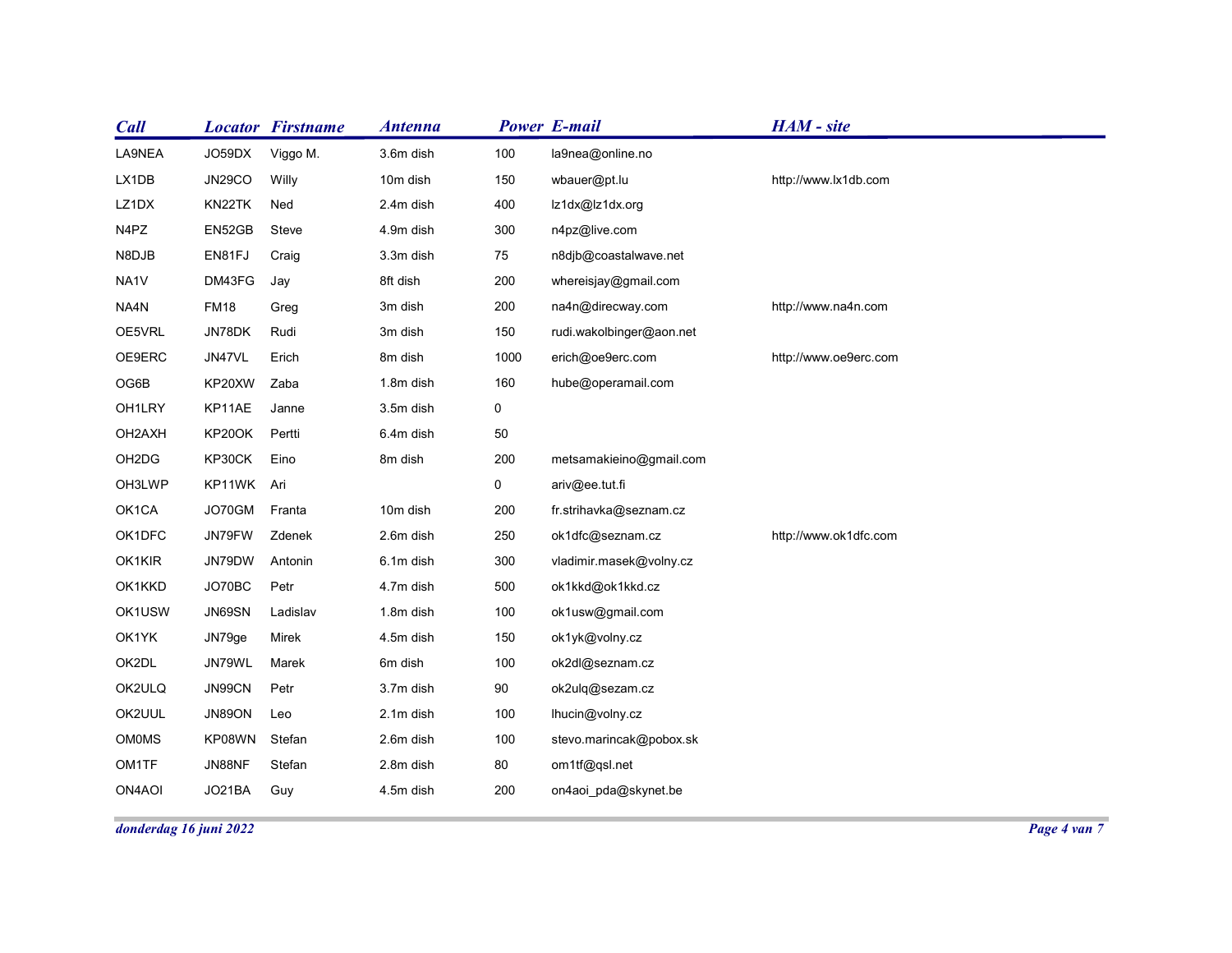|               |                                                                                                                                                                                            | <b>Antenna</b>                                                                                                                                                                                                                 |                                                                                                                                                                                                                                    |                                                                                                                                 | HAM - site                                                                                                                                                                                                                                                                                                                                 |                                                                                                                                  |
|---------------|--------------------------------------------------------------------------------------------------------------------------------------------------------------------------------------------|--------------------------------------------------------------------------------------------------------------------------------------------------------------------------------------------------------------------------------|------------------------------------------------------------------------------------------------------------------------------------------------------------------------------------------------------------------------------------|---------------------------------------------------------------------------------------------------------------------------------|--------------------------------------------------------------------------------------------------------------------------------------------------------------------------------------------------------------------------------------------------------------------------------------------------------------------------------------------|----------------------------------------------------------------------------------------------------------------------------------|
| <b>JO21SC</b> | Dirk                                                                                                                                                                                       | 6m dish                                                                                                                                                                                                                        | $\mathbf 0$                                                                                                                                                                                                                        | dirk.reyners@telenet.be                                                                                                         | http://www.qrz.com/db/on5gs                                                                                                                                                                                                                                                                                                                |                                                                                                                                  |
|               | Marc                                                                                                                                                                                       | 6m dish                                                                                                                                                                                                                        | 70                                                                                                                                                                                                                                 | moonbouncer.on@gmail.com                                                                                                        |                                                                                                                                                                                                                                                                                                                                            |                                                                                                                                  |
|               |                                                                                                                                                                                            |                                                                                                                                                                                                                                |                                                                                                                                                                                                                                    |                                                                                                                                 |                                                                                                                                                                                                                                                                                                                                            |                                                                                                                                  |
|               |                                                                                                                                                                                            |                                                                                                                                                                                                                                |                                                                                                                                                                                                                                    |                                                                                                                                 |                                                                                                                                                                                                                                                                                                                                            |                                                                                                                                  |
|               |                                                                                                                                                                                            |                                                                                                                                                                                                                                |                                                                                                                                                                                                                                    |                                                                                                                                 |                                                                                                                                                                                                                                                                                                                                            |                                                                                                                                  |
|               |                                                                                                                                                                                            |                                                                                                                                                                                                                                |                                                                                                                                                                                                                                    |                                                                                                                                 |                                                                                                                                                                                                                                                                                                                                            |                                                                                                                                  |
|               |                                                                                                                                                                                            |                                                                                                                                                                                                                                |                                                                                                                                                                                                                                    |                                                                                                                                 |                                                                                                                                                                                                                                                                                                                                            |                                                                                                                                  |
|               |                                                                                                                                                                                            |                                                                                                                                                                                                                                |                                                                                                                                                                                                                                    |                                                                                                                                 |                                                                                                                                                                                                                                                                                                                                            |                                                                                                                                  |
|               |                                                                                                                                                                                            |                                                                                                                                                                                                                                |                                                                                                                                                                                                                                    |                                                                                                                                 |                                                                                                                                                                                                                                                                                                                                            |                                                                                                                                  |
|               |                                                                                                                                                                                            |                                                                                                                                                                                                                                |                                                                                                                                                                                                                                    |                                                                                                                                 |                                                                                                                                                                                                                                                                                                                                            |                                                                                                                                  |
|               |                                                                                                                                                                                            |                                                                                                                                                                                                                                |                                                                                                                                                                                                                                    |                                                                                                                                 |                                                                                                                                                                                                                                                                                                                                            |                                                                                                                                  |
|               |                                                                                                                                                                                            |                                                                                                                                                                                                                                |                                                                                                                                                                                                                                    |                                                                                                                                 |                                                                                                                                                                                                                                                                                                                                            |                                                                                                                                  |
|               |                                                                                                                                                                                            |                                                                                                                                                                                                                                |                                                                                                                                                                                                                                    |                                                                                                                                 |                                                                                                                                                                                                                                                                                                                                            |                                                                                                                                  |
|               |                                                                                                                                                                                            |                                                                                                                                                                                                                                |                                                                                                                                                                                                                                    |                                                                                                                                 |                                                                                                                                                                                                                                                                                                                                            |                                                                                                                                  |
|               |                                                                                                                                                                                            |                                                                                                                                                                                                                                |                                                                                                                                                                                                                                    |                                                                                                                                 |                                                                                                                                                                                                                                                                                                                                            |                                                                                                                                  |
|               |                                                                                                                                                                                            |                                                                                                                                                                                                                                |                                                                                                                                                                                                                                    |                                                                                                                                 |                                                                                                                                                                                                                                                                                                                                            |                                                                                                                                  |
|               |                                                                                                                                                                                            |                                                                                                                                                                                                                                |                                                                                                                                                                                                                                    |                                                                                                                                 |                                                                                                                                                                                                                                                                                                                                            |                                                                                                                                  |
|               |                                                                                                                                                                                            |                                                                                                                                                                                                                                |                                                                                                                                                                                                                                    |                                                                                                                                 |                                                                                                                                                                                                                                                                                                                                            |                                                                                                                                  |
|               |                                                                                                                                                                                            |                                                                                                                                                                                                                                |                                                                                                                                                                                                                                    |                                                                                                                                 |                                                                                                                                                                                                                                                                                                                                            |                                                                                                                                  |
|               | Sergei                                                                                                                                                                                     | 3.4m dish                                                                                                                                                                                                                      | 300                                                                                                                                                                                                                                | rw3bp@vhfdx.ru                                                                                                                  |                                                                                                                                                                                                                                                                                                                                            |                                                                                                                                  |
| JN76JG        | Matija                                                                                                                                                                                     | 2.4m dish                                                                                                                                                                                                                      | 150                                                                                                                                                                                                                                | s53mm@telia.com                                                                                                                 |                                                                                                                                                                                                                                                                                                                                            |                                                                                                                                  |
| JN76NL        | Silvo                                                                                                                                                                                      | 6.1m dish                                                                                                                                                                                                                      | $50\,$                                                                                                                                                                                                                             | s59dcd@gmail.com                                                                                                                |                                                                                                                                                                                                                                                                                                                                            |                                                                                                                                  |
| JO78CP        | Michael                                                                                                                                                                                    | 3m dish                                                                                                                                                                                                                        | 500                                                                                                                                                                                                                                | sa6bun@gmail.com                                                                                                                |                                                                                                                                                                                                                                                                                                                                            |                                                                                                                                  |
|               | Karl G.                                                                                                                                                                                    | 5m dish                                                                                                                                                                                                                        | 28                                                                                                                                                                                                                                 | akw.sd3f@live.se                                                                                                                |                                                                                                                                                                                                                                                                                                                                            |                                                                                                                                  |
| JP92AO        |                                                                                                                                                                                            |                                                                                                                                                                                                                                |                                                                                                                                                                                                                                    |                                                                                                                                 |                                                                                                                                                                                                                                                                                                                                            |                                                                                                                                  |
|               | JO20CX<br>JO10LT<br>JO55GH<br>JO55GK<br>JO55GJ<br>JO31FX<br>JO22DC<br>JO32LR<br>JO31FX<br>JO21PL<br>JO21WD<br>JO21LS<br>JO22MD<br>JO22VA<br>JO22VA<br>GG76GS<br>GG66PJ<br>KO85JE<br>KO72PI | <b>Locator Firstname</b><br>Ronald<br>Stig<br>Niels<br><b>Niels</b><br>Gerard<br>Harke<br>Jan<br>Gerard<br>Frans<br>Geert H.M.<br>Jac<br>John<br>Jurgen<br>Jurgen<br><b>Bruce</b><br><b>Bruce</b><br>Dimitry<br>Alex<br>KO85WS | 4.4m dish<br>10m dish<br>4.5m dish<br>4.5m dish<br>3.7m dish<br>2.4m dish<br>3m dish<br>3.7m dish<br>3m dish<br>8.5m dish<br>4.5m dish<br>2.4m dish offset<br>3m dish<br>3m dish<br>4m dish<br>5.1m dish<br>2.4m dish<br>3.7m dish | 185<br>250<br>150<br>200<br>275<br>100<br>$90\,$<br>450<br>400<br>0<br>$300\,$<br>100<br>180<br>180<br>250<br>250<br>300<br>250 | <b>Power E-mail</b><br>ronald@rts.be<br>gsvestergaard@gmail.com<br>risby1@gmail.com<br>risby1@gmail.com<br>pa0hrk@gmail.com<br>info@pa0ply.nl<br>pa3cqe@amsat.org<br>geert.st@gmail.com<br>PA3DZL@icloud.com<br>pa7jb@ziggo.nl<br>pe1lwt@me.com<br>pe1lwt@me.com<br>bruce@zirok.com<br>bruce@zirok.com<br>ra3aq@vhfdx.ru<br>ra3eme@mail.ru | pa0bat@amsat.org;geesi005@planet.<br>http://www.pa0ply.nl<br>pa0bat@amsat.org;geesi005@planet.<br>http://www.pa3csg.hoeplakee.nl |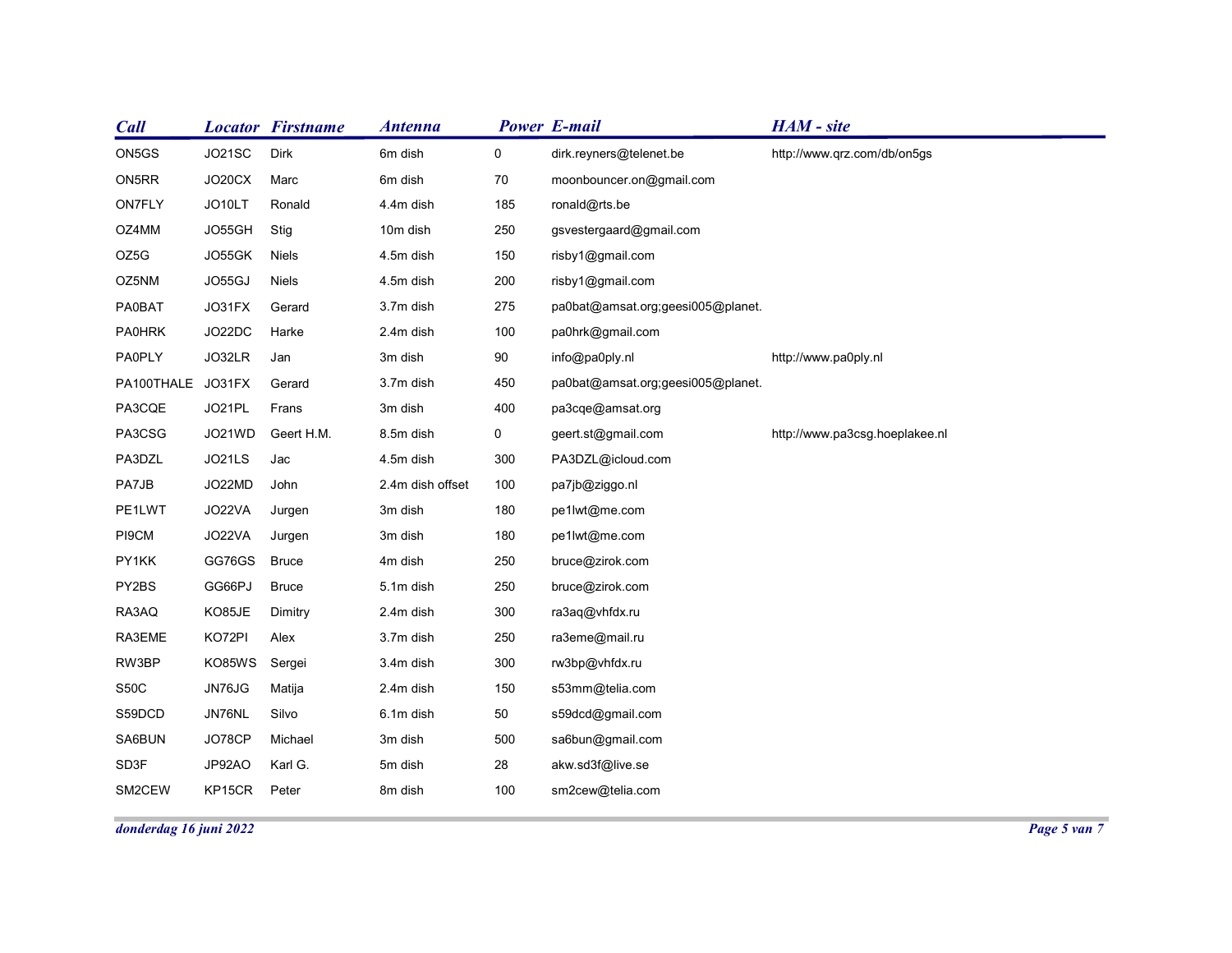| HAM - site<br><b>Locator Firstname</b><br><b>Power E-mail</b><br><b>Antenna</b><br>JP81NX<br>Gudmund<br>3m dish<br>250<br>sm3bya@wannberg.net<br>JP82QM<br>Per-Olof<br>$\mathbf 0$<br>perolof.sjlander@telia.com<br>JP60VD<br>6m dish<br>20<br>sm4dhn@labetech.se<br>Lars-Berti<br>JO67BK<br>Hannes<br>350<br>2.3m dish<br>sm6pgp@illipe.se<br>www.illipe.se<br>JO77IP<br>Haakan<br>2.1m dish<br>400<br>sm7gep@gmail.com<br>JO94GH<br>3m dish<br>90<br>Marcel<br>m@e.pl<br>350<br>JO81XR<br>3.6m dish<br>sp3xbo@op.pl<br>Marek<br>KO03HT<br>$200\,$<br>Marek<br>3m dish<br>sp4mpd@wp.pl<br>$200\,$<br>JO80GL<br>3m dish<br>Henryk<br>sp6gwn@wp.pl<br>1500<br>sp6opn@op.pl<br>6.5m dish<br>JO80JK<br>Jerzy<br>JO91RT<br>20<br>Chirs<br>6m dish<br>sp7dcs@wp.pl<br>http://sp7dcs.vgj.pl<br>KO01BW Stan<br>4m dish<br>450<br>sp6gwb@netgate.com.pl<br>JN99XN<br>Rafal<br>$50\,$<br>6.4m dish<br>sp9vfd@yahoo.com<br>KM18NO<br>Jimmy<br>$\overline{0}$<br>6.1m dish<br>jimmyv@hol.gr<br>KM17KO<br>Petros<br>400<br>pgiog@rocketmail.com; sv3aaf@yaho<br>3.9m dish<br>KM07JS<br>Spiros<br>33el<br>20<br>sv8cs@otenet.gr<br>KO93BS<br>Dimitrij<br>300<br>ua3ptw@inbox.ru<br>5.8m dish<br>LO26IU<br>Alexandr<br>100<br>ua3tcf@mail.ru<br>2.2m dish<br>LO21FD<br>Victor<br>2.5m dish<br>$\overline{0}$<br>ua4aav@mail.ru<br>Beacon 2304.020 3m dish<br>550<br>FN03HT<br>borisd@sympatico.ca<br>http://ambroadcastradio.com/index.html<br>FN03HT<br>Boris<br>3m dish<br>180<br>borisd@sympatico.ca<br>EN19LU<br>Barry<br>3m dish<br>400<br>ve4ma@shaw.ca<br>150<br>barryve4ma@gmail.com<br>DM43FK<br>1.5m dish<br>Barry<br>DO32FK<br>Skip<br>6.4m dish<br>300<br>macaulay.skip@gmail.com<br>DO33GS<br>Grant<br>5.5m dish<br>350<br>ve6ta@clearwave.ca<br>60<br>QF68FC<br>2.3m Dish<br>waddie3@bigpond.com<br>Mark |  |  |  |  |
|----------------------------------------------------------------------------------------------------------------------------------------------------------------------------------------------------------------------------------------------------------------------------------------------------------------------------------------------------------------------------------------------------------------------------------------------------------------------------------------------------------------------------------------------------------------------------------------------------------------------------------------------------------------------------------------------------------------------------------------------------------------------------------------------------------------------------------------------------------------------------------------------------------------------------------------------------------------------------------------------------------------------------------------------------------------------------------------------------------------------------------------------------------------------------------------------------------------------------------------------------------------------------------------------------------------------------------------------------------------------------------------------------------------------------------------------------------------------------------------------------------------------------------------------------------------------------------------------------------------------------------------------------------------------------------------------------------------------------------------------------------------------------------------------------------|--|--|--|--|
|                                                                                                                                                                                                                                                                                                                                                                                                                                                                                                                                                                                                                                                                                                                                                                                                                                                                                                                                                                                                                                                                                                                                                                                                                                                                                                                                                                                                                                                                                                                                                                                                                                                                                                                                                                                                          |  |  |  |  |
|                                                                                                                                                                                                                                                                                                                                                                                                                                                                                                                                                                                                                                                                                                                                                                                                                                                                                                                                                                                                                                                                                                                                                                                                                                                                                                                                                                                                                                                                                                                                                                                                                                                                                                                                                                                                          |  |  |  |  |
| Call<br>SM3BYA<br>SM3JQU<br>SM4DHN<br>SM6PGP<br>SM7GEP<br>SP3XBO<br>SP4MPD<br>SP6GWN<br>SP6OPN<br>SP7DCS<br>SV1BTR<br>SV3AAF<br>UA3PTW<br>UA3TCF<br>UA4AAV<br>VE3IKU<br>VE3IKU<br>VE4MA<br>VE4MA/K7<br>VE6BGT<br>VE6TA<br>VK2AMS                                                                                                                                                                                                                                                                                                                                                                                                                                                                                                                                                                                                                                                                                                                                                                                                                                                                                                                                                                                                                                                                                                                                                                                                                                                                                                                                                                                                                                                                                                                                                                         |  |  |  |  |
|                                                                                                                                                                                                                                                                                                                                                                                                                                                                                                                                                                                                                                                                                                                                                                                                                                                                                                                                                                                                                                                                                                                                                                                                                                                                                                                                                                                                                                                                                                                                                                                                                                                                                                                                                                                                          |  |  |  |  |
|                                                                                                                                                                                                                                                                                                                                                                                                                                                                                                                                                                                                                                                                                                                                                                                                                                                                                                                                                                                                                                                                                                                                                                                                                                                                                                                                                                                                                                                                                                                                                                                                                                                                                                                                                                                                          |  |  |  |  |
|                                                                                                                                                                                                                                                                                                                                                                                                                                                                                                                                                                                                                                                                                                                                                                                                                                                                                                                                                                                                                                                                                                                                                                                                                                                                                                                                                                                                                                                                                                                                                                                                                                                                                                                                                                                                          |  |  |  |  |
| SP2HMR<br>SP7JSG<br>SP9VFD<br>SV8CS                                                                                                                                                                                                                                                                                                                                                                                                                                                                                                                                                                                                                                                                                                                                                                                                                                                                                                                                                                                                                                                                                                                                                                                                                                                                                                                                                                                                                                                                                                                                                                                                                                                                                                                                                                      |  |  |  |  |
|                                                                                                                                                                                                                                                                                                                                                                                                                                                                                                                                                                                                                                                                                                                                                                                                                                                                                                                                                                                                                                                                                                                                                                                                                                                                                                                                                                                                                                                                                                                                                                                                                                                                                                                                                                                                          |  |  |  |  |
|                                                                                                                                                                                                                                                                                                                                                                                                                                                                                                                                                                                                                                                                                                                                                                                                                                                                                                                                                                                                                                                                                                                                                                                                                                                                                                                                                                                                                                                                                                                                                                                                                                                                                                                                                                                                          |  |  |  |  |
|                                                                                                                                                                                                                                                                                                                                                                                                                                                                                                                                                                                                                                                                                                                                                                                                                                                                                                                                                                                                                                                                                                                                                                                                                                                                                                                                                                                                                                                                                                                                                                                                                                                                                                                                                                                                          |  |  |  |  |
|                                                                                                                                                                                                                                                                                                                                                                                                                                                                                                                                                                                                                                                                                                                                                                                                                                                                                                                                                                                                                                                                                                                                                                                                                                                                                                                                                                                                                                                                                                                                                                                                                                                                                                                                                                                                          |  |  |  |  |
|                                                                                                                                                                                                                                                                                                                                                                                                                                                                                                                                                                                                                                                                                                                                                                                                                                                                                                                                                                                                                                                                                                                                                                                                                                                                                                                                                                                                                                                                                                                                                                                                                                                                                                                                                                                                          |  |  |  |  |
|                                                                                                                                                                                                                                                                                                                                                                                                                                                                                                                                                                                                                                                                                                                                                                                                                                                                                                                                                                                                                                                                                                                                                                                                                                                                                                                                                                                                                                                                                                                                                                                                                                                                                                                                                                                                          |  |  |  |  |
|                                                                                                                                                                                                                                                                                                                                                                                                                                                                                                                                                                                                                                                                                                                                                                                                                                                                                                                                                                                                                                                                                                                                                                                                                                                                                                                                                                                                                                                                                                                                                                                                                                                                                                                                                                                                          |  |  |  |  |
|                                                                                                                                                                                                                                                                                                                                                                                                                                                                                                                                                                                                                                                                                                                                                                                                                                                                                                                                                                                                                                                                                                                                                                                                                                                                                                                                                                                                                                                                                                                                                                                                                                                                                                                                                                                                          |  |  |  |  |
|                                                                                                                                                                                                                                                                                                                                                                                                                                                                                                                                                                                                                                                                                                                                                                                                                                                                                                                                                                                                                                                                                                                                                                                                                                                                                                                                                                                                                                                                                                                                                                                                                                                                                                                                                                                                          |  |  |  |  |
|                                                                                                                                                                                                                                                                                                                                                                                                                                                                                                                                                                                                                                                                                                                                                                                                                                                                                                                                                                                                                                                                                                                                                                                                                                                                                                                                                                                                                                                                                                                                                                                                                                                                                                                                                                                                          |  |  |  |  |
|                                                                                                                                                                                                                                                                                                                                                                                                                                                                                                                                                                                                                                                                                                                                                                                                                                                                                                                                                                                                                                                                                                                                                                                                                                                                                                                                                                                                                                                                                                                                                                                                                                                                                                                                                                                                          |  |  |  |  |
|                                                                                                                                                                                                                                                                                                                                                                                                                                                                                                                                                                                                                                                                                                                                                                                                                                                                                                                                                                                                                                                                                                                                                                                                                                                                                                                                                                                                                                                                                                                                                                                                                                                                                                                                                                                                          |  |  |  |  |
|                                                                                                                                                                                                                                                                                                                                                                                                                                                                                                                                                                                                                                                                                                                                                                                                                                                                                                                                                                                                                                                                                                                                                                                                                                                                                                                                                                                                                                                                                                                                                                                                                                                                                                                                                                                                          |  |  |  |  |
|                                                                                                                                                                                                                                                                                                                                                                                                                                                                                                                                                                                                                                                                                                                                                                                                                                                                                                                                                                                                                                                                                                                                                                                                                                                                                                                                                                                                                                                                                                                                                                                                                                                                                                                                                                                                          |  |  |  |  |
|                                                                                                                                                                                                                                                                                                                                                                                                                                                                                                                                                                                                                                                                                                                                                                                                                                                                                                                                                                                                                                                                                                                                                                                                                                                                                                                                                                                                                                                                                                                                                                                                                                                                                                                                                                                                          |  |  |  |  |
|                                                                                                                                                                                                                                                                                                                                                                                                                                                                                                                                                                                                                                                                                                                                                                                                                                                                                                                                                                                                                                                                                                                                                                                                                                                                                                                                                                                                                                                                                                                                                                                                                                                                                                                                                                                                          |  |  |  |  |
|                                                                                                                                                                                                                                                                                                                                                                                                                                                                                                                                                                                                                                                                                                                                                                                                                                                                                                                                                                                                                                                                                                                                                                                                                                                                                                                                                                                                                                                                                                                                                                                                                                                                                                                                                                                                          |  |  |  |  |
|                                                                                                                                                                                                                                                                                                                                                                                                                                                                                                                                                                                                                                                                                                                                                                                                                                                                                                                                                                                                                                                                                                                                                                                                                                                                                                                                                                                                                                                                                                                                                                                                                                                                                                                                                                                                          |  |  |  |  |
|                                                                                                                                                                                                                                                                                                                                                                                                                                                                                                                                                                                                                                                                                                                                                                                                                                                                                                                                                                                                                                                                                                                                                                                                                                                                                                                                                                                                                                                                                                                                                                                                                                                                                                                                                                                                          |  |  |  |  |
|                                                                                                                                                                                                                                                                                                                                                                                                                                                                                                                                                                                                                                                                                                                                                                                                                                                                                                                                                                                                                                                                                                                                                                                                                                                                                                                                                                                                                                                                                                                                                                                                                                                                                                                                                                                                          |  |  |  |  |
|                                                                                                                                                                                                                                                                                                                                                                                                                                                                                                                                                                                                                                                                                                                                                                                                                                                                                                                                                                                                                                                                                                                                                                                                                                                                                                                                                                                                                                                                                                                                                                                                                                                                                                                                                                                                          |  |  |  |  |
|                                                                                                                                                                                                                                                                                                                                                                                                                                                                                                                                                                                                                                                                                                                                                                                                                                                                                                                                                                                                                                                                                                                                                                                                                                                                                                                                                                                                                                                                                                                                                                                                                                                                                                                                                                                                          |  |  |  |  |
|                                                                                                                                                                                                                                                                                                                                                                                                                                                                                                                                                                                                                                                                                                                                                                                                                                                                                                                                                                                                                                                                                                                                                                                                                                                                                                                                                                                                                                                                                                                                                                                                                                                                                                                                                                                                          |  |  |  |  |
|                                                                                                                                                                                                                                                                                                                                                                                                                                                                                                                                                                                                                                                                                                                                                                                                                                                                                                                                                                                                                                                                                                                                                                                                                                                                                                                                                                                                                                                                                                                                                                                                                                                                                                                                                                                                          |  |  |  |  |
|                                                                                                                                                                                                                                                                                                                                                                                                                                                                                                                                                                                                                                                                                                                                                                                                                                                                                                                                                                                                                                                                                                                                                                                                                                                                                                                                                                                                                                                                                                                                                                                                                                                                                                                                                                                                          |  |  |  |  |
|                                                                                                                                                                                                                                                                                                                                                                                                                                                                                                                                                                                                                                                                                                                                                                                                                                                                                                                                                                                                                                                                                                                                                                                                                                                                                                                                                                                                                                                                                                                                                                                                                                                                                                                                                                                                          |  |  |  |  |
| Page 6 van 7<br>donderdag 16 juni 2022                                                                                                                                                                                                                                                                                                                                                                                                                                                                                                                                                                                                                                                                                                                                                                                                                                                                                                                                                                                                                                                                                                                                                                                                                                                                                                                                                                                                                                                                                                                                                                                                                                                                                                                                                                   |  |  |  |  |